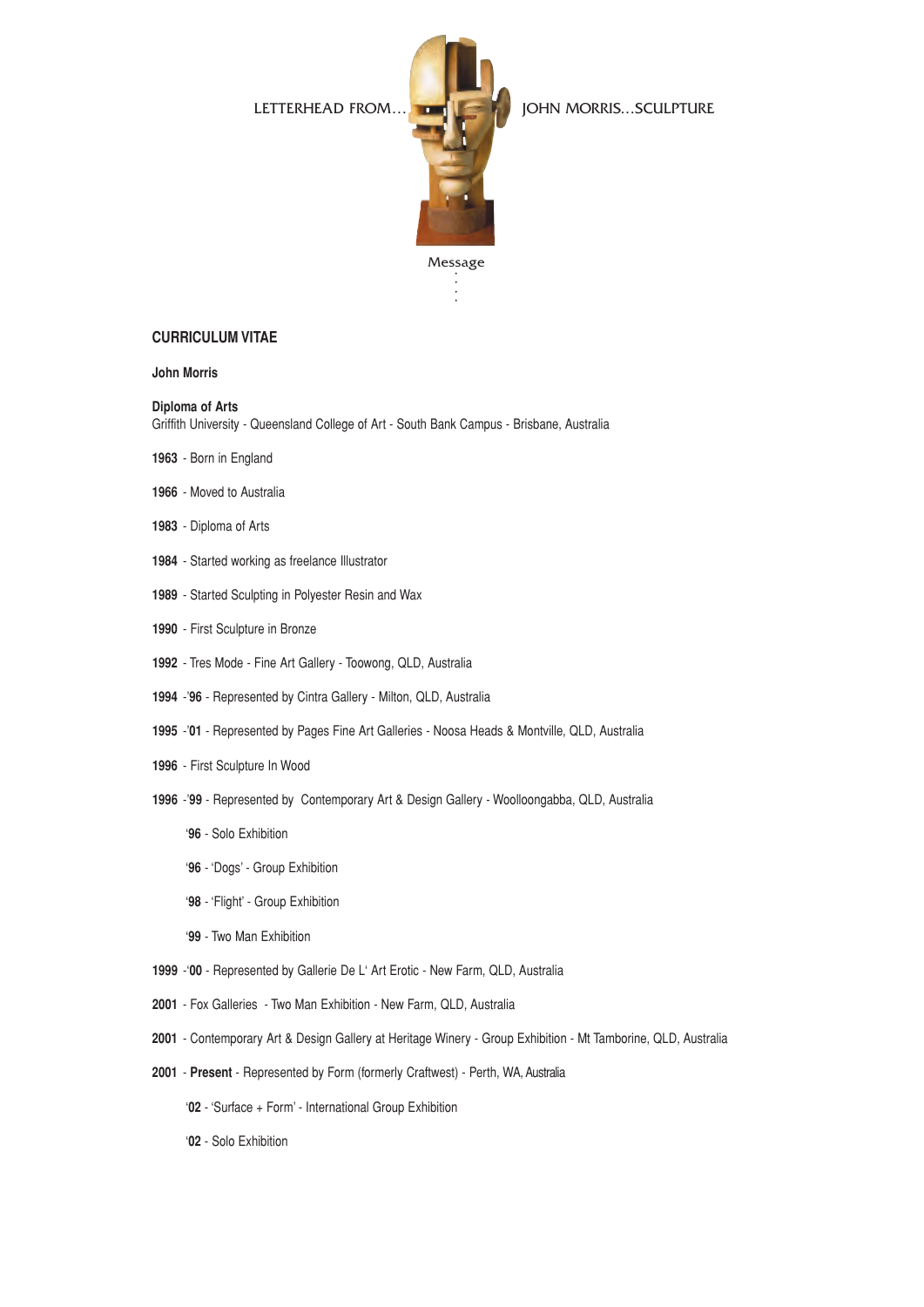

- . . . .
- 'Crate Expectations' Tweed Wood Biennially Curated Group Exhibition - Tweed River Art Gallery - Murwillumbah, NSW, Australia
- Space Furniture Group Exhibition New Farm, QLD, Australia
- Australia Korea Foundation, 10th Anniversary Group Exhibition in association with Craftwest - Mukkumoto Craftspace - Seoul, Korea
- 'Nature Transformed' Touring Group Exhibition University of Michigan Museum of Art, Michigan, USA
- Represented by Richard Martin Gallery, NSW, Australia
- Represented by Maria Perides Gallery Brisbane, QLD, Australia

'**04** - Group Exhibition

- 'Re:Cycle' Tweed Wood Biennial Tweed River Art Gallery Murwillumbah, NSW, Australia
- 'Nature Transformed' Touring Group Exhibition Mobile Museum of Art Alabama, USA
- 'Shoe Fetish' Group Exhibition Marks & Gardner Gallery Mt Tamborine, QLD, Australia
- '**06**  Represented by the Art Directors Gallery Fortitude Valley, QLD, Australia
- '**06,** '**07**  Cerebral Palsy League 'Art for Art's Sake' Group Exhibition, Charity Auctions
- 'Feline Forms' Group Exhibition Marks & Gardner Gallery Mt Tamborine, QLD, Australia
- 'Nature Transformed' Touring Group Exhibition Museum of Arts and Design New York, USA
- Kiln Innaugural Group Exhibition The Substation Paddington, QLD, Australia
- 'The Shape of Things' Group Exhibition Bungendore Woodwork Gallery Bungendore, NSW, Australia
- '2 Man Exhibition' Marks & Gardner Gallery Mt Tamborine, QLD, Australia
- 'Shy Boy, She Devil and Isis' The Art of Conceptual Craft, Selections from the Wornick Collection - Museum of Fine Arts Boston, USA
- 'Sculpture 08' Marks & Gardner Gallery Mt Tamborine, QLD, Australia
- '2D + 3D' 2 Man Exhibition White Hill Gallery & Sculpture Park Red Hill, Vic, Australia
- John Morris Sculptures and Prints Solo Exhibition Bungendore Woodworks Gallery, NSW, Australia
- 'Forms of Attachment' Sculpture Exhibition Meyer Gallery Sydney, NSW, Australia
- 'Absence of Reason' Print Exhibition Meyer Gallery Sydney, NSW, Australia
- Represented by Red Sea Gallery- Fortitute Valley, QLD, Australia